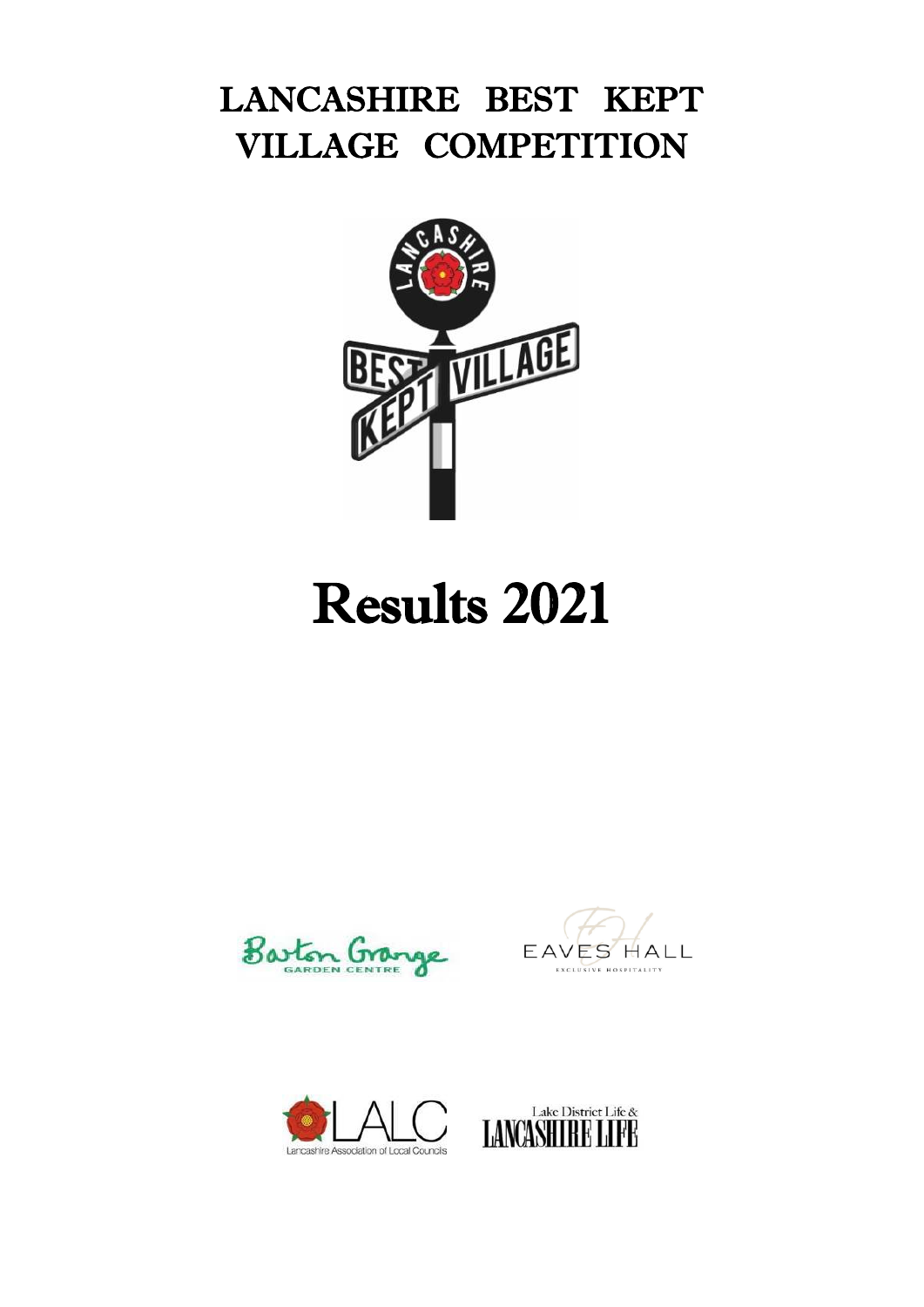#### Whole Village Results

#### Champion villages

| Winner                  | <b>Blacko</b>     |
|-------------------------|-------------------|
| Runner-up               | <b>Grindleton</b> |
| <b>Highly Commended</b> | <b>Higham</b>     |
|                         | <b>Elswick</b>    |
|                         | Sabden            |
| 6 <sup>th</sup>         | <b>Bretherton</b> |
| 7 <sup>th</sup>         | Mawdesley         |
| gth                     | Croston           |

| Winner           | <b>Halsall</b>  | <b>Winner</b>   | <b>Barton</b>    |
|------------------|-----------------|-----------------|------------------|
| <b>Runner-up</b> | <b>Pilling</b>  | 2 <sub>nd</sub> | Heapey           |
| 3 <sup>rd</sup>  | Hambleton       | 3 <sup>rd</sup> | Town G           |
| 4 <sup>th</sup>  | Longton         |                 | (3 entries only) |
| 5 <sup>th</sup>  | Hesketh Bank    |                 |                  |
| 6 <sup>th</sup>  | Hutton          |                 |                  |
|                  | <b>Staining</b> |                 |                  |
| 8 <sup>th</sup>  | Edgworth        |                 |                  |
|                  |                 |                 |                  |

#### Large villages and a medium Villages and Medium Villages

| Winner           | <b>Barton</b> |  |
|------------------|---------------|--|
| 2 <sub>nd</sub>  | Heapey        |  |
| 3 <sup>rd</sup>  | Town Green    |  |
| (3 entries only) |               |  |

#### Small Villages

| Winner                  | Whitechapel        |
|-------------------------|--------------------|
| Runner-up               | Little Eccleston   |
| <b>Highly Commended</b> | Haskayne           |
| ⊿th                     | Belmont            |
| 5 <sup>th</sup>         | Weeton with Preese |
| 6 <sup>th</sup>         | <b>Bilsborrow</b>  |
| 7 <sup>th</sup>         | Chapeltown         |
| gth                     | <b>Holt Green</b>  |

#### Hamlets

| Winner                  | <b>Barley</b>        |
|-------------------------|----------------------|
| <b>Runner-up</b>        | <b>Wiswell</b>       |
| <b>Highly Commended</b> | <b>Roughlee</b>      |
|                         | Inglewhite           |
| ςth                     | Haighton             |
| 6 <sup>th</sup>         | Shirdley Hill        |
| 7 <sup>th</sup>         | Sabden Fold          |
| <b>gth</b>              | <b>Welch Whittle</b> |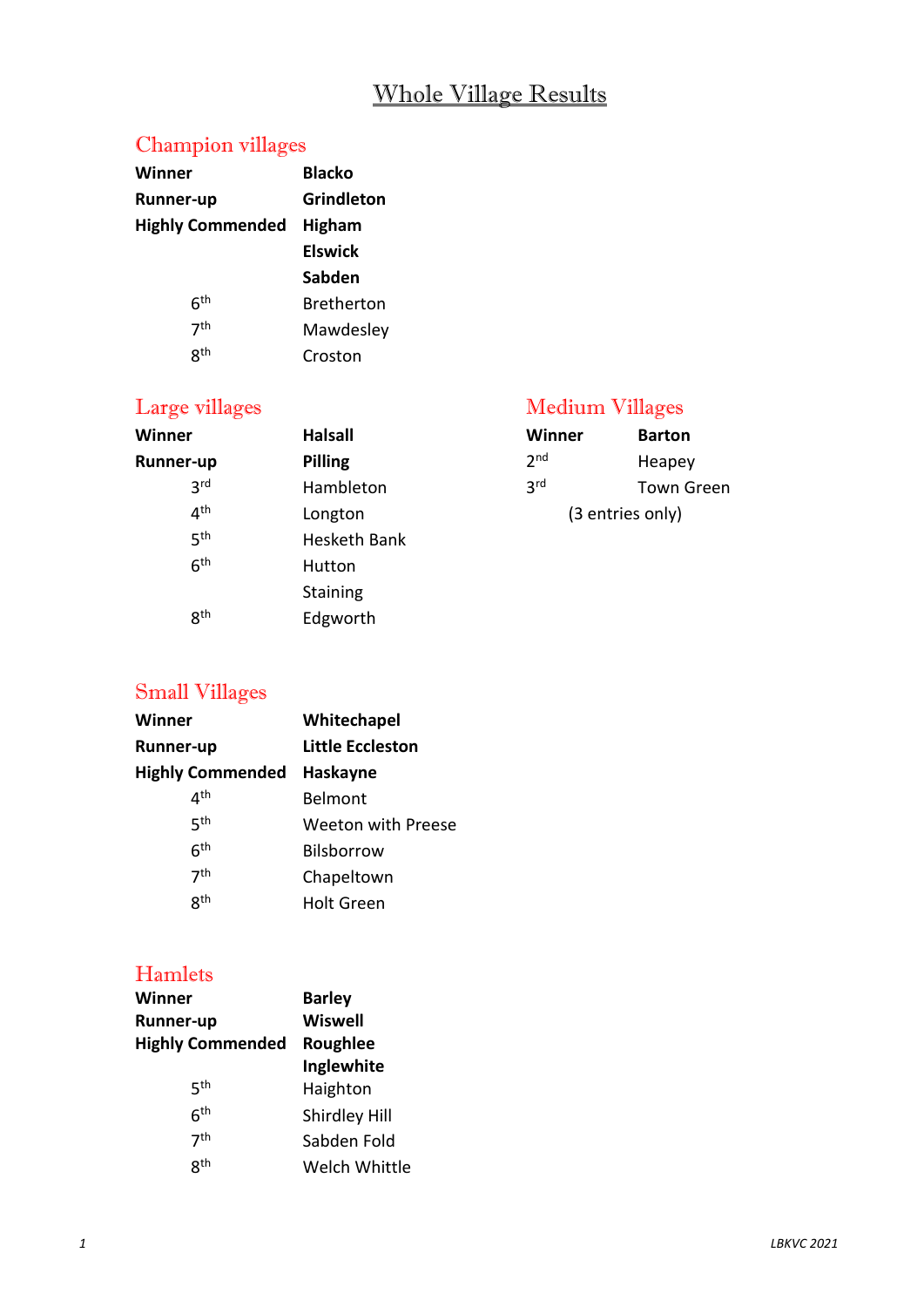#### OUTSTANDING FEATURES RESULTS

### 1 Places of Worship & Grounds (23 entries)

| Winner                  | Whitechapel       | St. James'               |
|-------------------------|-------------------|--------------------------|
| <b>Runners-up</b>       | <b>Barton</b>     | <b>St. Lawrence</b>      |
|                         | <b>Bilsborrow</b> | St. Hilda's              |
| <b>Highly Commended</b> | <b>Sabden</b>     | <b>St. Nicholas</b>      |
| 5 <sup>th</sup>         | Inglewhite        | Chapel                   |
|                         | Pilling           | Chapel                   |
| 7 <sup>th</sup>         | Croston           | St. Michael & All Angels |
| 8 <sup>th</sup>         | Goosnargh         | St. Mary's               |
|                         | Mawdesley         | St. Peter's              |

#### 2 Schools (24 entries)

| Winner                  | <b>Hutton</b>       | <b>Ashbridge School</b> |
|-------------------------|---------------------|-------------------------|
| <b>Runner-up</b>        | Halsall             | St. Cuthbert's          |
| <b>Highly Commended</b> | <b>Mawdesley</b>    | St. Peter & St. Paul    |
|                         | Sabden              | St. Mary's Primary      |
| 5 <sup>th</sup>         | <b>Blacko</b>       | Primary                 |
|                         | Higham              | St. John's              |
| 7th                     | <b>Bretherton</b>   | C of E Primary          |
| 8th                     | <b>Barton</b>       | St. Mary & St Andrew    |
|                         | <b>Brindle</b>      | St. James'              |
|                         | Preesall & Knot End | St. Aiden's             |

#### 3 Public Houses (26 entries)

| Winner                  | <b>Town Green</b>       | <b>Moor Hall</b>    |
|-------------------------|-------------------------|---------------------|
| <b>Runner-up</b>        | <b>Little Eccleston</b> | <b>Cartford Inn</b> |
| <b>Highly Commended</b> | <b>Lower Adlington</b>  | <b>The Retreat</b>  |
|                         | <b>Barley</b>           | The Pendle Inn      |
|                         | <b>Bretherton</b>       | <b>Blue Anchor</b>  |
|                         | <b>Halsall</b>          | The Saracen's Head  |
| 7 <sup>th</sup>         | <b>Barton</b>           | The Pickled Goose   |
|                         | <b>Holt Green</b>       | <b>Stanley Arms</b> |
|                         | Wiswell                 | The Freemasons      |

#### 4 Hotel/Guest House (2 entries)

| Winner                  | <b>West Bradford</b> | Eaves Hall          |
|-------------------------|----------------------|---------------------|
| <b>Highly Commended</b> | <b>Barton</b>        | <b>Barton Lodge</b> |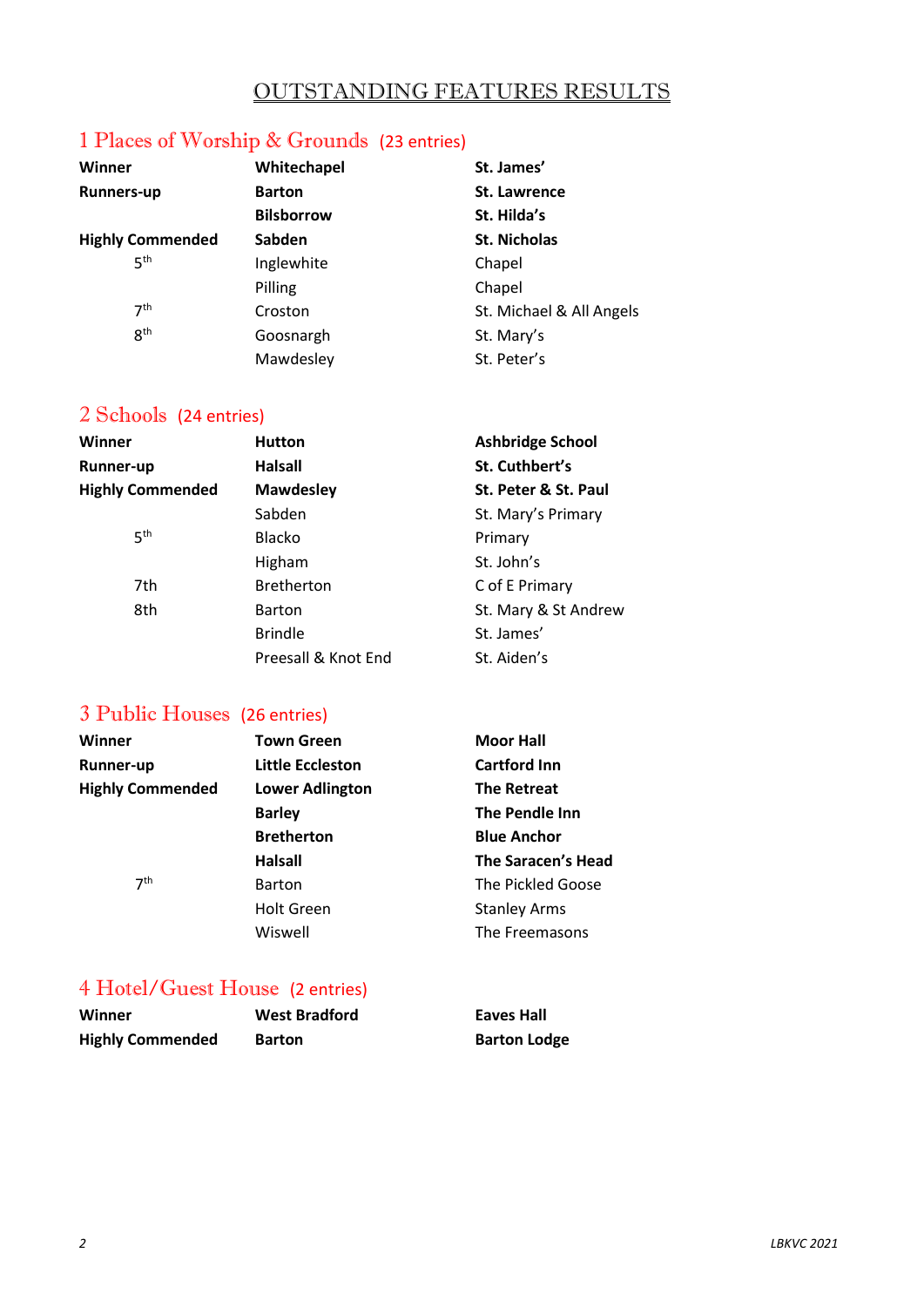#### 5 Public Building (23 entries)

| Winner                  | <b>Grindleton</b>   | <b>Pavilion</b>        |
|-------------------------|---------------------|------------------------|
| <b>Runner-up</b>        | <b>Higham</b>       | <b>Village Hall</b>    |
| <b>Highly Commended</b> | <b>Mawdesley</b>    | <b>Village Hall</b>    |
|                         | Croston             | <b>Heritage Centre</b> |
| 5th                     | Elswick             | <b>Village Hall</b>    |
| R                       | Roughlee            | <b>Village Centre</b>  |
| 7th                     | <b>Hesketh Bank</b> | <b>Village Hall</b>    |
| 8th                     | <b>Barton</b>       | <b>Village Hall</b>    |
|                         | <b>Barley</b>       | <b>Village Hall</b>    |
|                         | Hambleton           | <b>Village Hall</b>    |
|                         | West Bradford       | <b>Village Hall</b>    |

#### 6 Public Playing Fields (19 entries)

| <b>Town Green</b> | <b>William Arnold Silcock Field</b> |
|-------------------|-------------------------------------|
| Whitechapel       | M.U.G.A. (Multi-use Games Area)     |
| <b>Elswick</b>    | <b>Village Hall site</b>            |
| <b>Hambleton</b>  | <b>Bob Williamson Park</b>          |
| <b>Barton</b>     | <b>Station Lane</b>                 |
| Higham            | <b>Playing Field</b>                |
| Shirdley Hill     | <b>Village Green</b>                |
|                   |                                     |

#### 7 Children's Play Area (18 entries)

| Winner                  | <b>Grindleton</b>    | Playground                  |
|-------------------------|----------------------|-----------------------------|
| <b>Runner-up</b>        | Croston              | <b>Recreation Ground</b>    |
|                         | <b>Hambleton</b>     | <b>Bob Williamson Park</b>  |
| <b>Highly Commended</b> | Haskayne             | <b>Jubilee</b>              |
| 5th                     | Elswick              | <b>Village Hall Gardens</b> |
|                         | Mawdesley            | <b>Hurst Green</b>          |
| 7th                     | <b>Blacko</b>        | <b>Recreation Ground</b>    |
|                         | <b>West Bradford</b> | <b>Village Hall</b>         |

#### 8 Industrial/Commercial Premises (7 entries)

| Winner                  | <b>Bilsborrow</b>      | <b>Barton Grange Garden Centre</b>     |
|-------------------------|------------------------|----------------------------------------|
|                         | Sabden                 | <b>Specialised Automotive Services</b> |
| <b>Highly commended</b> | <b>Walmer Bridge</b>   | <b>William Loughran</b>                |
|                         | Freckleton             | <b>Threlfall's Transport</b>           |
| 5th                     | <b>Adlington Lower</b> | White Bear Marina                      |
|                         | Adlington Higher       | Deighan's Funeral Parlour              |
|                         | Welch Whittle          | Festive Light                          |
|                         |                        |                                        |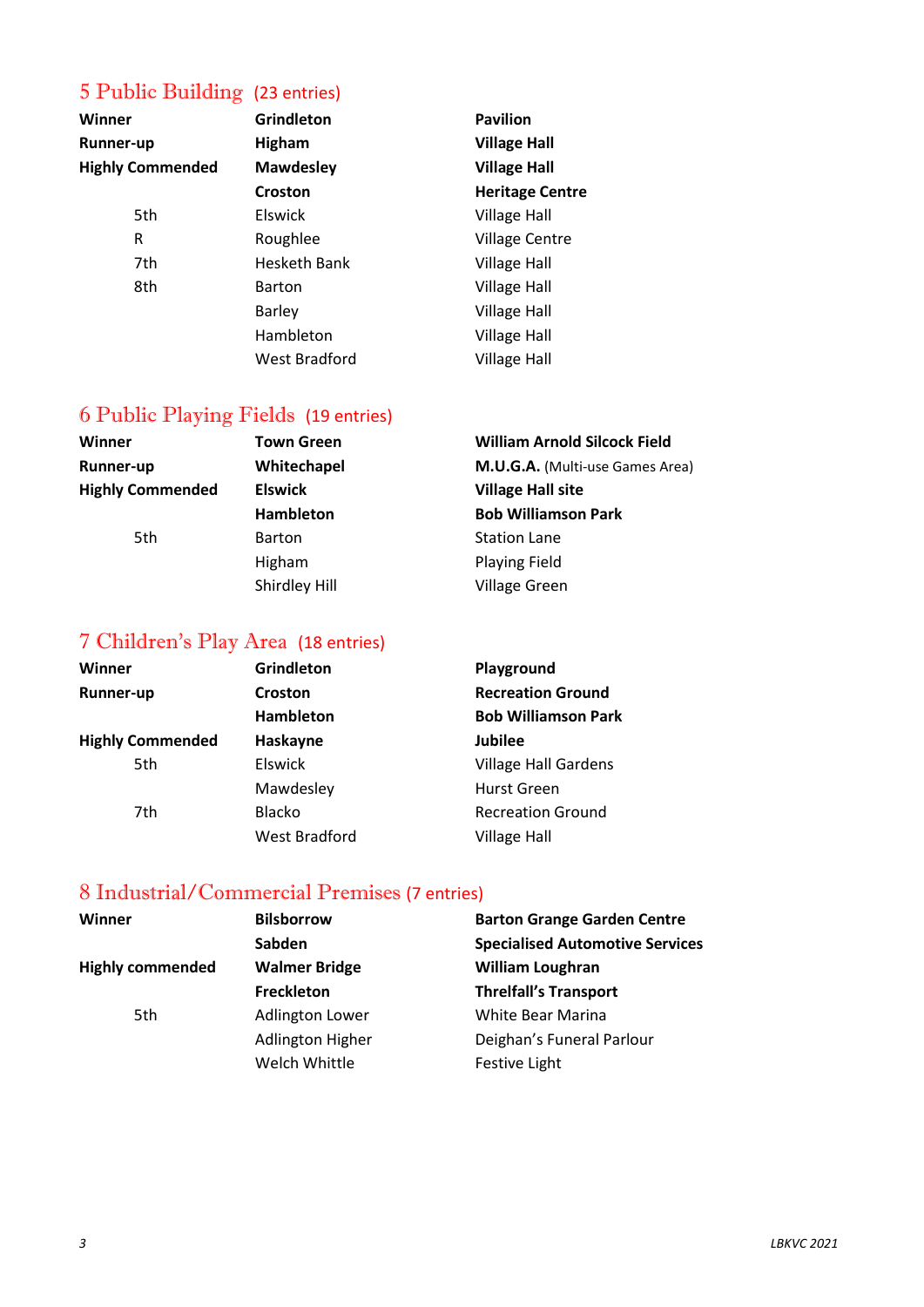#### 9 Shops (21 entries)

| Winner                  | <b>Barton</b>       | <b>Kopper Kettle</b>      |
|-------------------------|---------------------|---------------------------|
| <b>Runner-up</b>        | <b>Blacko</b>       | The Hairdresser's         |
| <b>Highly Commended</b> | <b>Mawdesley</b>    | <b>Post Office</b>        |
| 4th                     | Little Eccleston    | TOTI's                    |
| 5th                     | Edgworth            | Holden & Co               |
|                         | Longton             | Blundell's Hardware       |
| 7th                     | <b>Town Green</b>   | <b>Butcher</b>            |
| 8th                     | <b>Bilsborrow</b>   | Plank's Café              |
|                         | Freckleton          | Lorenzo's                 |
|                         | <b>Hesketh Bank</b> | The Old Bank Fish & Chips |
|                         | Sabden              | Ella Mai Hairdresser      |

#### 10 Sheltered Accommodation (11 entries)

| Winner           | Grindleton             | <b>Almshouses</b>       |  |
|------------------|------------------------|-------------------------|--|
| <b>Runner-up</b> | <b>Blacko</b>          | <b>Hillview</b>         |  |
|                  | <b>Mawdesley</b>       | <b>Stocks Hall</b>      |  |
| 4th              | Edgworth               | <b>Barlow Court</b>     |  |
| 5th              | Goosnargh              | <b>Bushell House</b>    |  |
| 6th              | Preesall & Knott End   | Juniper Close           |  |
|                  | <b>Walmer Bridge</b>   | Old Mill Court          |  |
| 8th              | <b>Adlington Lower</b> | <b>Slater Bungalows</b> |  |

#### 11 Community Notice Board (15 entries)

| <b>Little Eccleston</b> | inside Bus Shelter          |
|-------------------------|-----------------------------|
| <b>Blacko</b>           | Gisburn Rd/Hollin Fold      |
| <b>Mawdesley</b>        | <b>Spar</b>                 |
| Grindleton              | <b>Village Hall</b>         |
| Higham                  | Hall Rd/Kiln Hill           |
| Freckleton              | Preston Old Road            |
| <b>Adlington Lower</b>  | <b>Town Council Park Rd</b> |
| Elswick                 | <b>Village Hall</b>         |
|                         |                             |

#### 12 War Memorial & Public Monuments (27 entries)

| Winner                  | <b>Blacko</b>        | <b>War Memorial</b>        |
|-------------------------|----------------------|----------------------------|
| <b>Runner-up</b>        | <b>Freckleton</b>    | Cenotaph                   |
| <b>Highly Commended</b> | Whitechapel          |                            |
|                         | Sabden               |                            |
|                         | <b>Wiswell</b>       |                            |
|                         | <b>Higham</b>        |                            |
| 7th                     | Roughlee             | <b>Alice Nutter Statue</b> |
| 8th                     | <b>West Bradford</b> | <b>Coronation Gardens</b>  |
|                         |                      |                            |